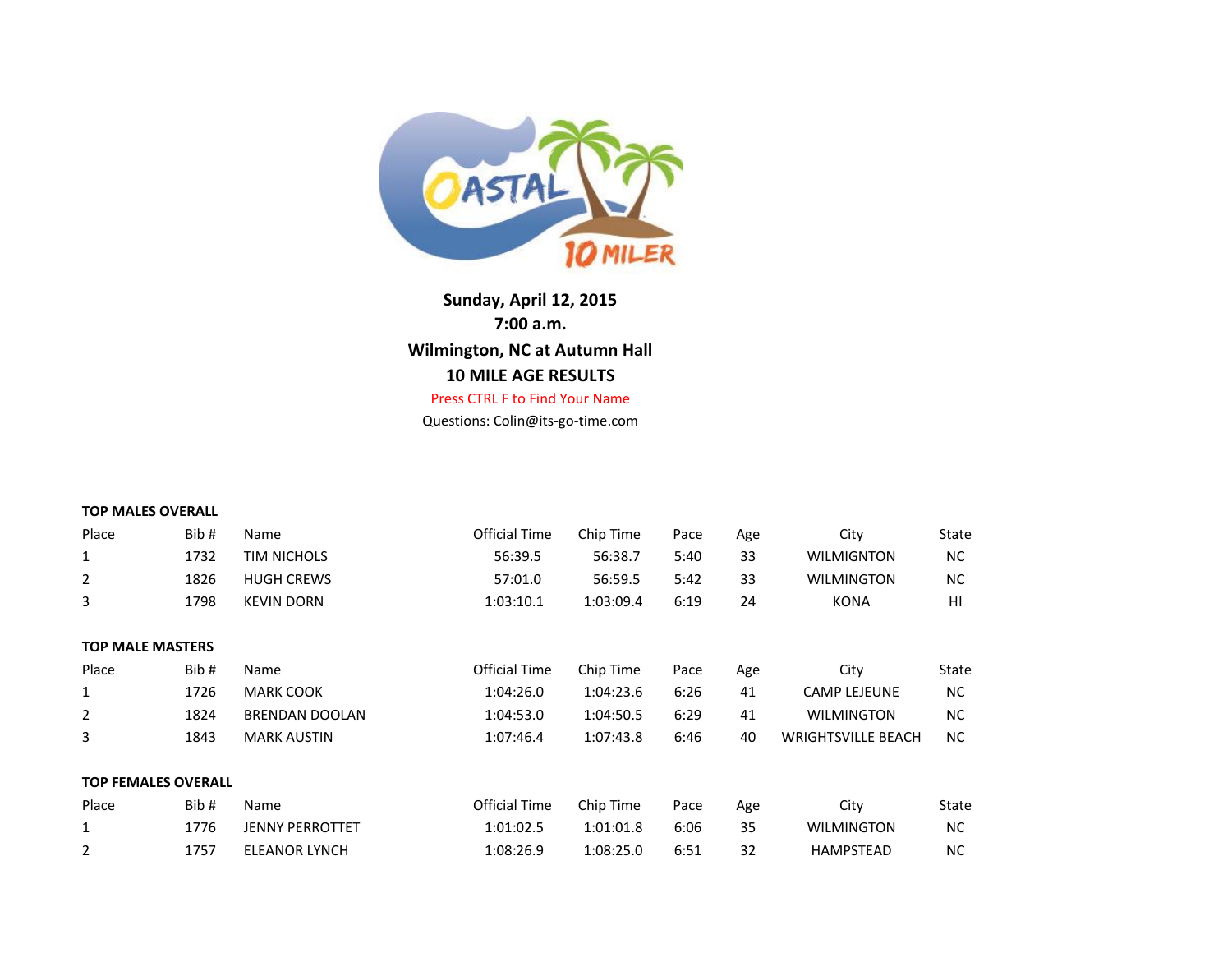| 3                         | 1751 | <b>KRISTEN RIDER</b>     | 1:08:55.8            | 1:08:54.3 | 6:53  | 27        | <b>HAMPSEAD</b>      | $NC$       |
|---------------------------|------|--------------------------|----------------------|-----------|-------|-----------|----------------------|------------|
| <b>TOP FEMALE MASTERS</b> |      |                          |                      |           |       |           |                      |            |
| Place                     | Bib# | Name                     | <b>Official Time</b> | Chip Time | Pace  |           | City                 | State      |
| $\mathbf{1}$              | 1737 | <b>BRENDA ESTLACK</b>    | 1:13:01.7            | 1:12:55.3 | 7:18  | Age<br>55 | <b>WILMINGTON</b>    | NC         |
| $\overline{2}$            | 1815 | MARY MARGARET MCEACHERN  | 1:17:14.4            | 1:17:12.8 | 7:43  | 44        | <b>WILMINGTON</b>    | ${\sf NC}$ |
|                           | 1763 |                          |                      |           |       |           |                      | NC         |
| 3                         |      | SHELLEY MALLOY           | 1:18:10.9            | 1:18:07.2 | 7:49  | 48        | <b>WILMINGTON</b>    |            |
|                           |      |                          |                      |           |       |           |                      |            |
|                           |      |                          |                      |           |       |           |                      |            |
| <b>MALE 15 - 19</b>       |      |                          |                      |           |       |           |                      |            |
| Place                     | Bib# | Name                     | <b>Official Time</b> | Chip Time | Pace  | Age       | City                 | State      |
| 1                         | 1714 | <b>WESTON BEAVER</b>     | 1:32:20.4            | 1:32:15.0 | 9:13  | 18        | <b>BESSEMER CITY</b> | NC         |
| $\overline{2}$            | 1801 | <b>NATHAN SIMMONS</b>    | 1:32:20.5            | 1:32:15.2 | 9:13  | 17        | <b>BESSEMER CITY</b> | ${\sf NC}$ |
|                           |      |                          |                      |           |       |           |                      |            |
| <b>MALE 20 - 24</b>       |      |                          |                      |           |       |           |                      |            |
| Place                     | Bib# | Name                     | <b>Official Time</b> | Chip Time | Pace  | Age       | City                 | State      |
| $\mathbf{1}$              | 1717 | <b>HARRISON BROWN</b>    | 1:04:04.5            | 1:04:04.1 | 6:24  | 22        | <b>WILMINGTON</b>    | <b>NC</b>  |
| 2                         | 1710 | <b>ANDREW BARRIER</b>    | 1:49:20.7            | 1:49:10.5 | 10:55 | 22        | <b>CARY</b>          | NC         |
| <b>MALE 25 - 29</b>       |      |                          |                      |           |       |           |                      |            |
| Place                     | Bib# | Name                     | <b>Official Time</b> | Chip Time | Pace  | Age       | City                 | State      |
| $\mathbf{1}$              | 1782 | <b>SHAWN RHODES</b>      | 1:04:49.8            | 1:04:49.8 | 6:29  | 26        | <b>WILMINGTON</b>    | NC         |
| $\overline{2}$            | 1812 | <b>JOSH TRENKEL</b>      | 1:17:53.1            | 1:17:53.1 | 7:47  | 27        | SOUTHERN PINES       | ${\sf NC}$ |
| 3                         | 1825 | <b>MATT DUNCAN</b>       | 1:20:25.2            | 1:20:16.4 | 8:02  | 29        | <b>WILMINGTON</b>    | $NC$       |
| 4                         | 1804 | <b>JUSTIN STRAUEL</b>    | 1:38:23.5            | 1:38:11.9 | 9:49  | 29        | <b>WILMINGTON</b>    | $NC$       |
| 5                         | 1727 | <b>JACOB COULTER</b>     | 1:49:21.1            | 1:49:10.9 | 10:55 | 25        | COLUMBIA             | SC         |
| 6                         | 1808 | <b>SCOTT TESCHENDORF</b> | 2:02:38.7            | 2:02:24.3 | 12:14 | 28        | RALEIGH              | NC         |
|                           |      |                          |                      |           |       |           |                      |            |
| <b>MALE 30 - 34</b>       |      |                          |                      |           |       |           |                      |            |
| Place                     | Bib# | Name                     | <b>Official Time</b> | Chip Time | Pace  | Age       | City                 | State      |
| $\mathbf{1}$              | 1790 | <b>BASTIAN SCHROEDER</b> | 1:31:17.1            | 1:31:03.4 | 9:06  | 34        | <b>WILMINGTON</b>    | NC         |
| $\overline{2}$            | 1739 | BRYAN GOWER JR.          | 1:51:19.3            | 1:51:04.4 | 11:06 | 34        | <b>WILMINGTON</b>    | <b>NC</b>  |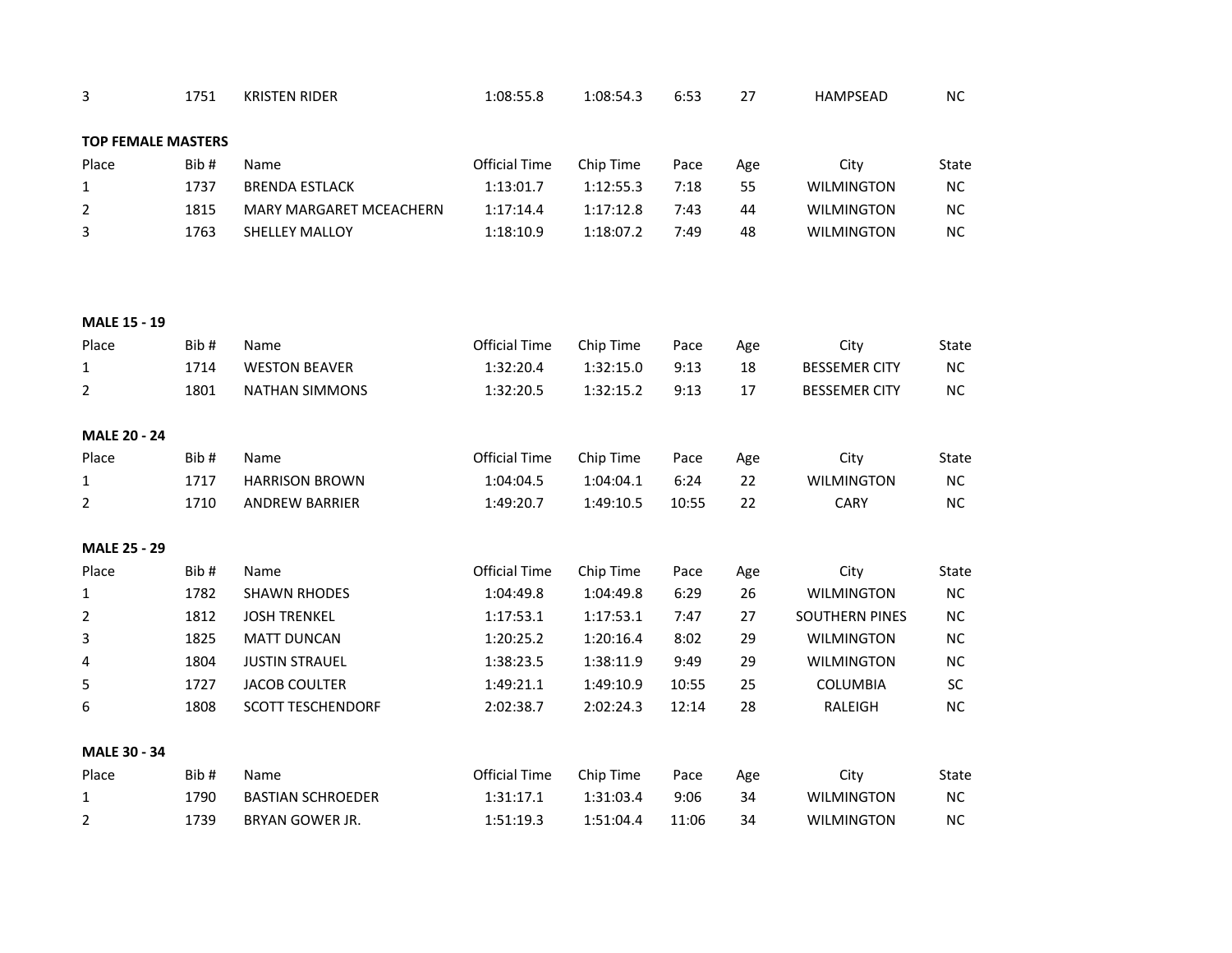| <b>MALE 35 - 39</b> |        |  |
|---------------------|--------|--|
| $N = -$             | n:1.11 |  |

| Place               | Bib# | Name                     | <b>Official Time</b> | Chip Time | Pace  | Age | City               | State      |
|---------------------|------|--------------------------|----------------------|-----------|-------|-----|--------------------|------------|
| $\mathbf{1}$        | 1774 | MIKE NICHOLS             | 1:06:38.8            | 1:06:38.8 | 6:40  | 38  | <b>WILMINGTON</b>  | ${\sf NC}$ |
| $\overline{2}$      | 1747 | <b>SHAY HUTCHINGS</b>    | 1:11:39.2            | 1:11:34.9 | 7:09  | 35  | <b>WILMINGTON</b>  | NC         |
| 3                   | 1730 | <b>MARK DILLON</b>       | 1:14:29.4            | 1:14:29.4 | 7:27  | 39  | <b>WILMINGTON</b>  | $NC$       |
| 4                   | 1702 | <b>CLAY ALFORD</b>       | 1:14:43.5            | 1:14:43.5 | 7:28  | 39  | <b>WILMINGTON</b>  | <b>NC</b>  |
| 5                   | 1789 | <b>DEREK SANDT</b>       | 1:27:24.8            | 1:27:12.4 | 8:43  | 38  | <b>WILMINGTON</b>  | NC         |
| 6                   | 1769 | <b>ROB MORGAN</b>        | 1:36:58.7            | 1:36:50.2 | 9:41  | 37  | <b>WILMINGTON</b>  | NC         |
| 7                   | 1816 | <b>JASON VOGT</b>        | 1:41:19.6            | 1:41:13.2 | 10:07 | 36  | <b>WILMIGNTON</b>  | NC         |
| <b>MALE 40 - 44</b> |      |                          |                      |           |       |     |                    |            |
| Place               | Bib# | Name                     | <b>Official Time</b> | Chip Time | Pace  | Age | City               | State      |
| $\mathbf{1}$        | 1787 | <b>BRENDAN MCINERNEY</b> | 1:18:38.7            | 1:18:36.0 | 7:52  | 43  | <b>WILMIGNTON</b>  | NC         |
| $\overline{2}$      | 1745 | <b>ERIK HOFFACKER</b>    | 1:29:40.3            | 1:29:40.3 | 8:58  | 43  | <b>WILMINGTON</b>  | ${\sf NC}$ |
| 3                   | 1706 | SETH ANDERSON            | 1:35:58.1            | 1:35:58.1 | 9:36  | 41  | <b>HOLLY RIDGE</b> | NC         |
| 4                   | 1797 | TIM SCOUTELAS            | 1:37:11.6            | 1:37:04.1 | 9:42  | 43  | <b>WILMINGTON</b>  | NC         |
| 5                   | 1822 | <b>TREVOR WILT</b>       | 1:42:16.1            | 1:42:00.7 | 10:12 | 42  | <b>WILMINGTON</b>  | NC         |
| <b>MALE 45 - 49</b> |      |                          |                      |           |       |     |                    |            |
| Place               | Bib# | Name                     | <b>Official Time</b> | Chip Time | Pace  | Age | City               | State      |
| $\mathbf{1}$        | 1719 | <b>KENT BUHLER</b>       | 1:13:00.0            | 1:12:49.1 | 7:17  | 49  | <b>WILMINGTON</b>  | <b>NC</b>  |
| $\overline{2}$      | 1807 | <b>KEITH WATERS</b>      | 1:13:00.9            | 1:12:54.1 | 7:17  | 47  | <b>SUPPLY</b>      | NC         |
| 3                   | 1762 | MIKE TRAVAGLIA           | 1:21:18.0            | 1:21:14.8 | 8:07  | 45  | <b>WILMIGNTON</b>  | NC         |
| 4                   | 1760 | <b>ED ORNELAS</b>        | 1:22:59.0            | 1:22:45.7 | 8:17  | 46  | <b>LOS ANGELES</b> | CA         |
| 5                   | 1704 | PETER ANDERSON           | 1:35:58.8            | 1:35:58.8 | 9:36  | 47  | <b>BROOMFIELD</b>  | CO         |
| <b>MALE 50 - 54</b> |      |                          |                      |           |       |     |                    |            |
| Place               | Bib# | Name                     | Official Time        | Chip Time | Pace  | Age | City               | State      |
| $\mathbf{1}$        | 1729 | PHILLIP DAVIS            | 1:28:14.6            | 1:28:04.2 | 8:48  | 54  | HAMPSTEAD          | NC         |
| $\overline{2}$      | 1748 | PHIL JEWETT              | 1:51:09.3            | 1:50:57.8 | 11:06 | 53  | <b>WILMINGTON</b>  | NC         |
| 3                   | 1720 | <b>FLOYD BULLOCK</b>     | 1:51:58.8            | 1:51:41.4 | 11:10 | 53  | <b>IVANHOE</b>     | NC         |
| <b>MALE 55 - 59</b> |      |                          |                      |           |       |     |                    |            |
| Place               | Bib# | Name                     | <b>Official Time</b> | Chip Time | Pace  | Age | City               | State      |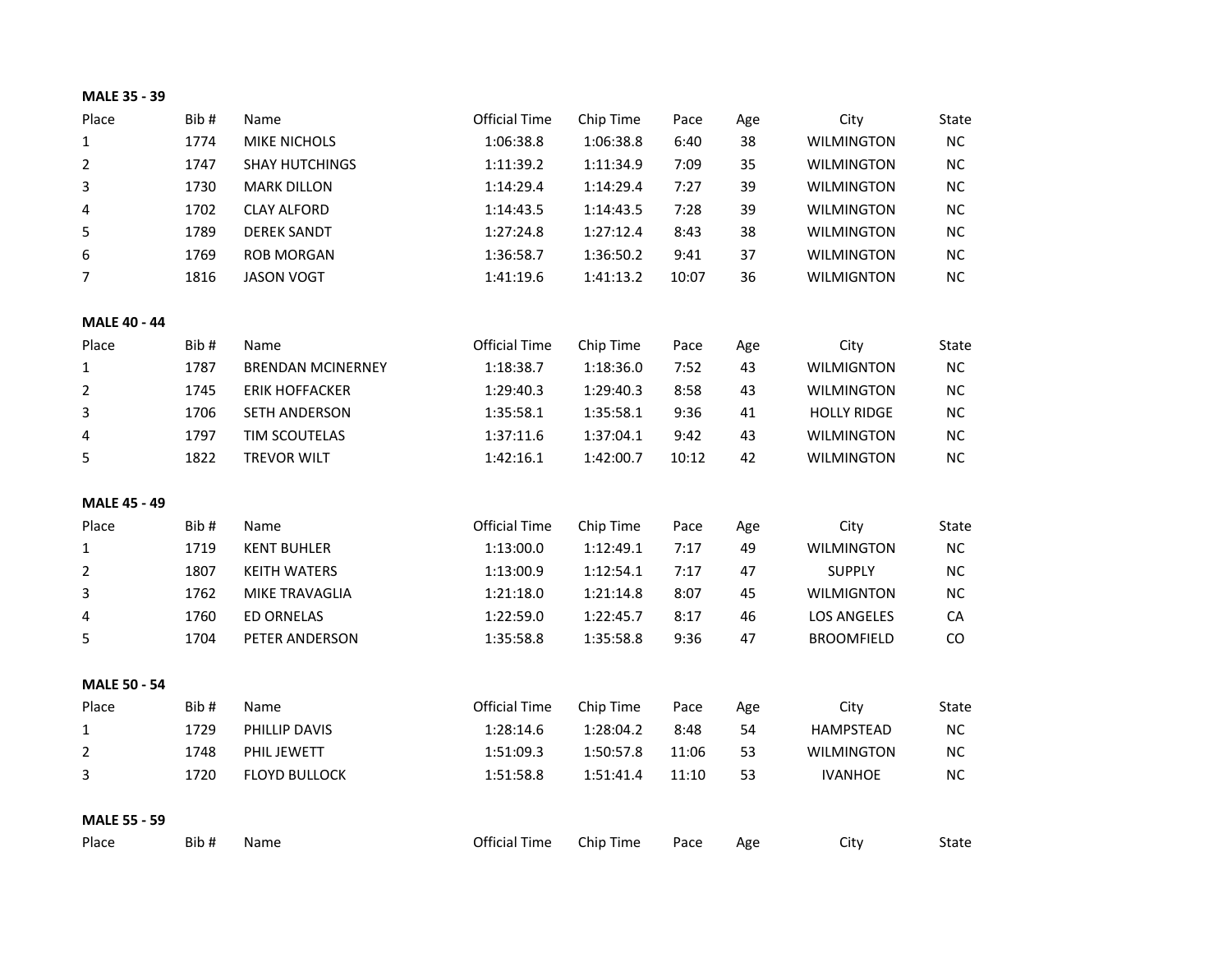| $\mathbf 1$           | 1794 | RON WORMWOOD           | 1:23:53.7            | 1:23:53.7 | 8:23  | 58  | WILMINGTON            | NC         |
|-----------------------|------|------------------------|----------------------|-----------|-------|-----|-----------------------|------------|
| 2                     | 1783 | <b>GARY ZABOROWSKI</b> | 1:28:09.9            | 1:28:00.5 | 8:48  | 59  | <b>WILMINGTON</b>     | NC         |
|                       |      |                        |                      |           |       |     |                       |            |
| <b>MALE 60+</b>       |      |                        |                      |           |       |     |                       |            |
| Place                 | Bib# | Name                   | <b>Official Time</b> | Chip Time | Pace  | Age | City                  | State      |
| $\mathbf{1}$          | 1731 | <b>DANIEL DOHERTY</b>  | 2:12:26.8            | 2:12:08.3 | 13:13 | 66  | LONGS                 | SC         |
| <b>FEMALE 20 - 24</b> |      |                        |                      |           |       |     |                       |            |
| Place                 | Bib# | Name                   | <b>Official Time</b> | Chip Time | Pace  | Age | City                  | State      |
| $\mathbf 1$           | 1725 | <b>ERIN LESTER</b>     | 1:19:09.0            | 1:19:07.0 | 7:55  | 21  | RALEIGH               | NC         |
| $\overline{2}$        | 1723 | <b>BROOKE WEIGEL</b>   | 1:21:55.4            | 1:21:52.0 | 8:11  | 23  | <b>VERONA</b>         | NC         |
| 3                     | 1813 | <b>MELISSA TRENKEL</b> | 1:35:15.4            | 1:35:15.4 | 9:32  | 24  | <b>SOUTHERN PINES</b> | NC         |
| 4                     | 1756 | MAGGIE LEE             | 1:46:50.1            | 1:46:40.5 | 10:40 | 20  | <b>CARY</b>           | NC         |
| 5                     | 1724 | SARAH CONGER           | 2:00:05.1            | 1:59:47.9 | 11:59 | 22  | <b>WILMINGTON</b>     | NC         |
| 6                     | 1722 | <b>KAITLYN CONGER</b>  | 2:00:05.1            | 1:59:48.2 | 11:59 | 24  | <b>WILMINGTON</b>     | NC         |
| 7                     | 1758 | <b>ALISSA MACLEAN</b>  | 2:18:20.3            | 2:18:06.9 | 13:49 | 24  | WAXHAW                | NC         |
| <b>FEMALE 25 - 29</b> |      |                        |                      |           |       |     |                       |            |
| Place                 | Bib# | Name                   | <b>Official Time</b> | Chip Time | Pace  | Age | City                  | State      |
| 1                     | 1738 | <b>AMY ETHERINGTON</b> | 1:15:51.6            | 1:15:48.5 | 7:35  | 26  | <b>WILMINGTON</b>     | ${\sf NC}$ |
| $\overline{2}$        | 1779 | <b>HEATHER PHANEUF</b> | 1:29:07.5            | 1:29:07.5 | 8:55  | 28  | WAXHAW                | NC         |
| 3                     | 1705 | ROSEMARY ANDERSON      | 1:38:50.0            | 1:38:33.3 | 9:51  | 28  | <b>WILMINGTON</b>     | NC         |
| 4                     | 1711 | REBECCA BARRIER        | 1:39:59.3            | 1:39:49.6 | 9:59  | 25  | <b>COLUMBIA</b>       | SC         |
| 5                     | 1805 | <b>NICOLE STRAUEL</b>  | 1:48:26.2            | 1:48:26.2 | 10:51 | 29  | <b>WILMINGTON</b>     | NC         |
| 6                     | 1715 | <b>JAYNE BOND</b>      | 2:00:27.3            | 2:00:08.3 | 12:01 | 28  | <b>SURF CITY</b>      | NC         |
| 7                     | 1785 | <b>CHRISTINA RYE</b>   | 2:04:51.1            | 2:04:37.2 | 12:28 | 28  | RALEIGH               | NC         |
| <b>FEMALE 30 - 34</b> |      |                        |                      |           |       |     |                       |            |
| Place                 | Bib# | Name                   | <b>Official Time</b> | Chip Time | Pace  | Age | City                  | State      |
| 1                     | 1842 | <b>LINDSEY HESS</b>    | 1:14:29.3            | 1:14:24.7 | 7:26  | 30  | <b>WILMIGNTON</b>     | NC         |
| $\overline{2}$        | 1754 | <b>TANYA KULISZ</b>    | 1:16:15.3            | 1:16:15.3 | 7:38  | 34  | HAMPSTEAD             | NC         |
| 3                     | 1740 | <b>ERIN GREEN</b>      | 1:18:56.1            | 1:18:50.7 | 7:53  | 34  | <b>WILMINGTON</b>     | NC         |
| 4                     | 1753 | KARI KNOBLAUCH         | 1:18:59.8            | 1:18:54.4 | 7:53  | 34  | WILMINGTON            | NC         |
| 5                     | 1811 | <b>JENNIFER TOROK</b>  | 1:19:30.3            | 1:19:24.1 | 7:56  | 33  | <b>WILMINGTON</b>     | NC         |
|                       |      |                        |                      |           |       |     |                       |            |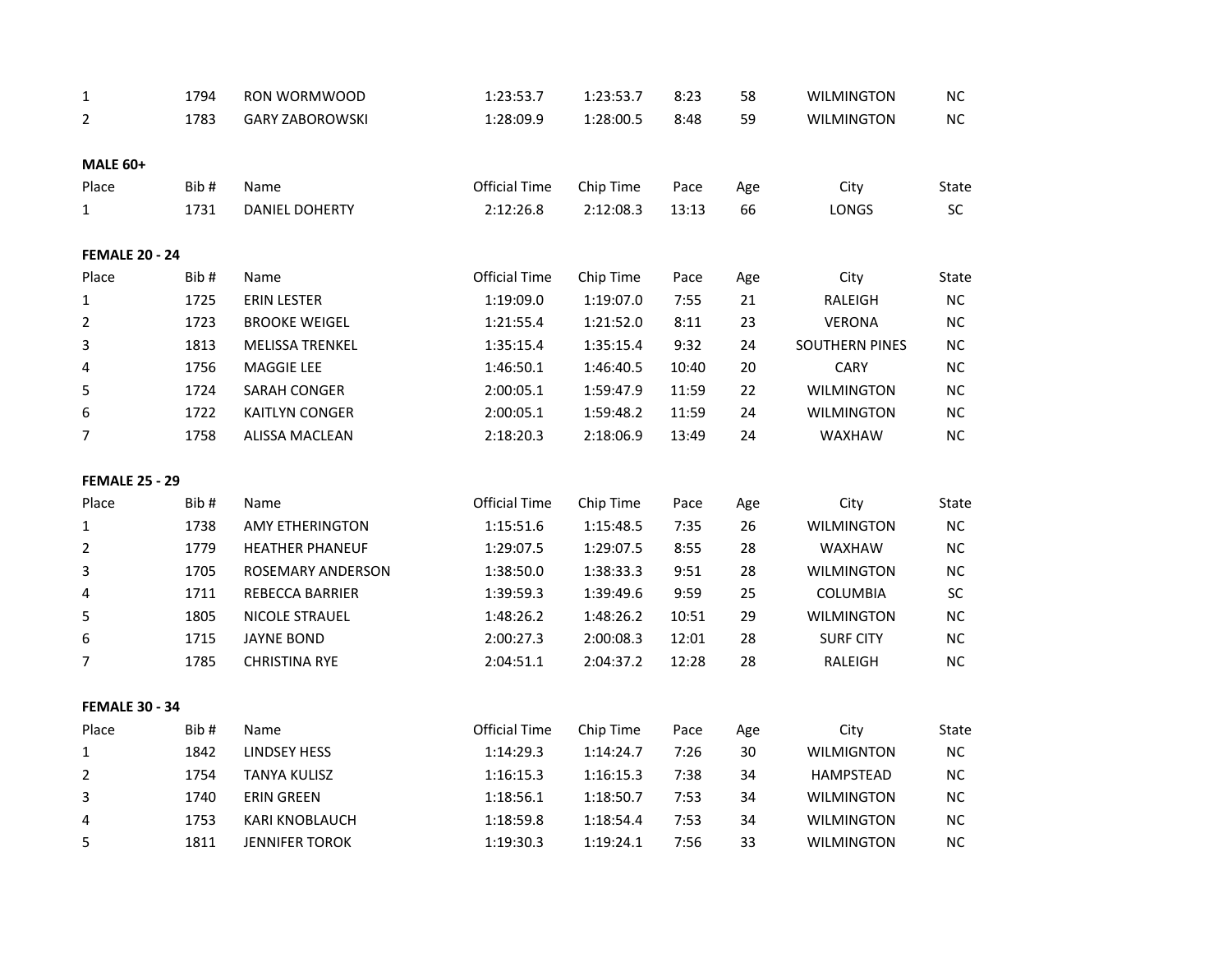| 6                     | 1778 | <b>DENISE PETERSON</b>    | 1:23:41.2            | 1:23:31.7 | 8:21  | 33  | SWANSBORO             | <b>NC</b> |
|-----------------------|------|---------------------------|----------------------|-----------|-------|-----|-----------------------|-----------|
| 7                     | 1784 | <b>EILEEN ROGERS</b>      | 1:27:25.2            | 1:27:10.3 | 8:43  | 34  | <b>WILMINGTON</b>     | $NC$      |
| 8                     | 1744 | <b>RYAN HILTON</b>        | 1:28:09.7            | 1:27:59.1 | 8:48  | 31  | <b>CHARLOTTE</b>      | NC        |
| 9                     | 1703 | <b>ALLISON ALTVATER</b>   | 1:38:48.1            | 1:38:42.3 | 9:52  | 30  | <b>WILMINGTON</b>     | NC        |
| 10                    | 1803 | <b>ERMILIA STOOPS</b>     | 1:48:27.4            | 1:48:12.4 | 10:49 | 33  | HAMPSTEAD             | $NC$      |
| <b>FEMALE 35 - 39</b> |      |                           |                      |           |       |     |                       |           |
| Place                 | Bib# | Name                      | <b>Official Time</b> | Chip Time | Pace  | Age | City                  | State     |
| 1                     | 1800 | <b>ALLISON SHOFE</b>      | 1:16:24.1            | 1:16:20.5 | 7:38  | 35  | <b>WILMINGTON</b>     | $NC$      |
| 2                     | 1701 | REBECCA AIKENS            | 1:22:45.5            | 1:22:26.5 | 8:15  | 35  | MORRISVILLE           | <b>NC</b> |
| 3                     | 1793 | THERESA SCHROEDER         | 1:24:49.6            | 1:24:35.2 | 8:28  | 35  | <b>WILMINGTON</b>     | $\sf NC$  |
| 4                     | 1770 | <b>STACIE MORRISON</b>    | 1:27:13.8            | 1:27:13.8 | 8:43  | 39  | <b>SUPPLY</b>         | $NC$      |
| 5                     | 1752 | <b>LORRAINE KERR</b>      | 1:28:23.3            | 1:28:13.4 | 8:49  | 37  | <b>WILMINGTON</b>     | NC        |
| 6                     | 1788 | <b>ALISON SALERNO</b>     | 1:28:27.1            | 1:28:17.6 | 8:50  | 37  | <b>WILMINGTON</b>     | NC        |
| 7                     | 1735 | <b>ANITA DWYER</b>        | 1:29:22.4            | 1:29:15.6 | 8:56  | 37  | <b>WILMINGTON</b>     | $NC$      |
| 8                     | 1755 | MEGAN LABEAU              | 1:32:10.5            | 1:32:04.4 | 9:12  | 35  | <b>WILMIGNTON</b>     | $NC$      |
| 9                     | 1718 | KIMBERLY BRUMSEY          | 1:32:49.5            | 1:32:42.9 | 9:16  | 36  | <b>WILMINGTON</b>     | NC        |
| 10                    | 1814 | ADRIENNE VAUGHAN          | 1:37:09.5            | 1:37:01.8 | 9:42  | 38  | <b>WILMINGTON</b>     | $NC$      |
| 11                    | 1795 | <b>GRETCHEN SCOUTELAS</b> | 1:37:10.9            | 1:37:02.8 | 9:42  | 38  | <b>WILMINGTON</b>     | $NC$      |
| 12                    | 1818 | STEPHANIE WALTERS         | 1:41:38.4            | 1:41:30.3 | 10:09 | 37  | WILMINGTON            | NC        |
| 13                    | 1806 | OLGA TALAVERA             | 1:46:28.9            | 1:46:09.9 | 10:37 | 38  | <b>WILMINGTON</b>     | $NC$      |
| 14                    | 1786 | <b>AKEMI SADLER</b>       | 2:25:39.4            | 2:25:21.8 | 14:32 | 39  | <b>WAKE FOREST</b>    | $NC$      |
| <b>FEMALE 40 - 44</b> |      |                           |                      |           |       |     |                       |           |
| Place                 | Bib# | Name                      | <b>Official Time</b> | Chip Time | Pace  | Age | City                  | State     |
| $\mathbf{1}$          | 1707 | <b>ELIZABETH ANDREW</b>   | 1:27:01.5            | 1:26:52.8 | 8:41  | 43  | <b>WILMINGTON</b>     | NC        |
| $\overline{2}$        | 1821 | <b>TRACEL WILT</b>        | 1:42:35.6            | 1:42:35.6 | 10:15 | 43  | WILMINGTON            | $NC$      |
| 3                     | 1713 | <b>AMY BAXTER</b>         | 1:42:58.3            | 1:42:40.7 | 10:16 | 43  | <b>WILMINGTON</b>     | $NC$      |
| 4                     | 1772 | <b>CHARLOTTE MUNDY</b>    | 1:46:10.4            | 1:45:51.4 | 10:35 | 41  | <b>CAROLINA BEACH</b> | NC        |
| 5                     | 1771 | NICOLE MOSS               | 1:46:57.6            | 1:46:40.3 | 10:40 | 44  | <b>HAMPSTEAD</b>      | $NC$      |
| 6                     | 1764 | <b>MELISSA MANDELL</b>    | 1:50:27.2            | 1:50:11.4 | 11:01 | 43  | <b>WILMINGTON</b>     | $NC$      |
| 7                     | 1746 | <b>JENNIFER HOLIBAUGH</b> | 1:50:28.3            | 1:50:12.8 | 11:01 | 42  | <b>WILMINGTON</b>     | $NC$      |
|                       |      |                           |                      |           |       |     |                       |           |

## **FEMALE 45 - 49**